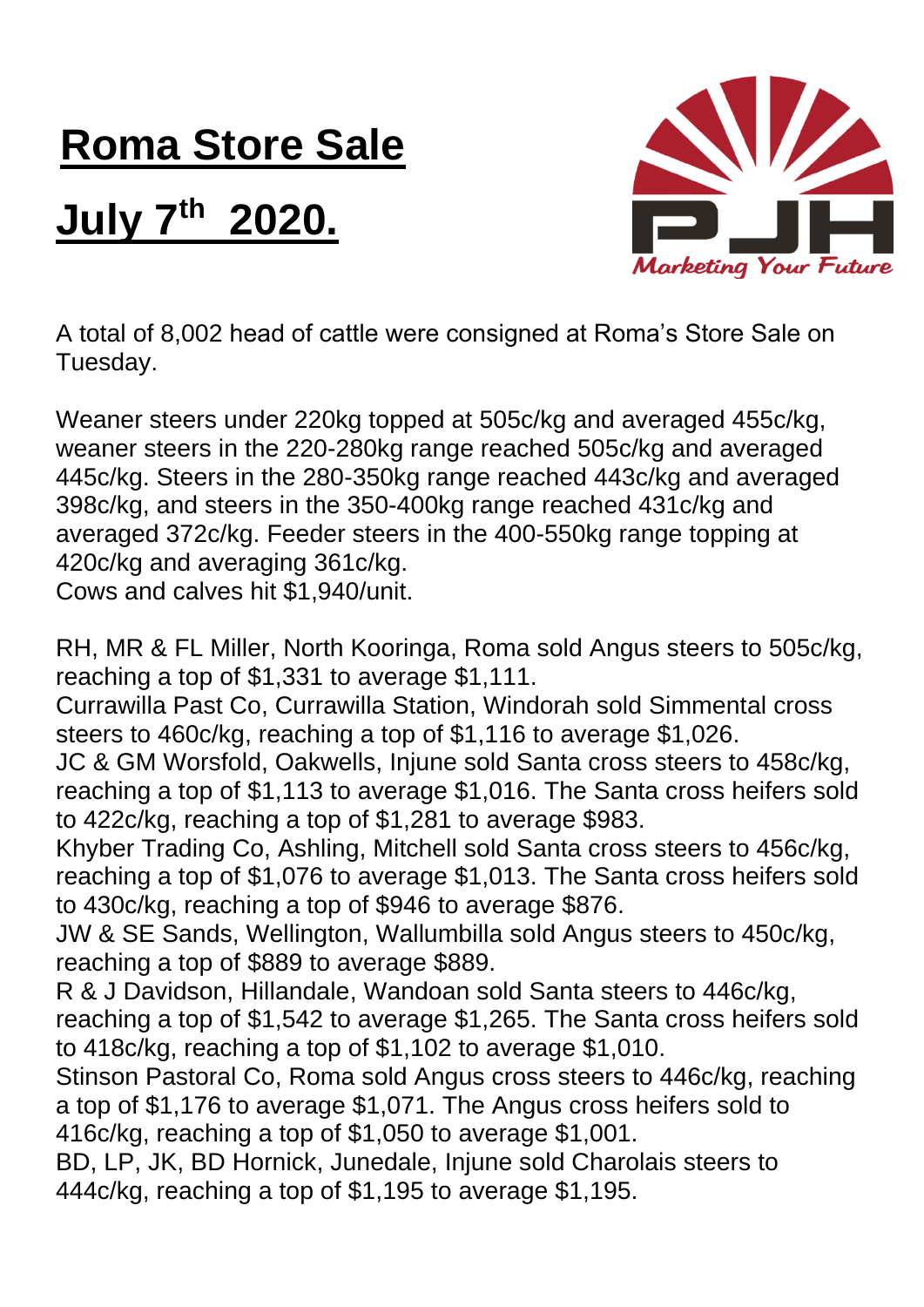AR & AG Anderson, East Sunrise, Injune sold Charolais cross steers to 443c/kg, reaching a top of \$1,419 to average \$1,265. The Charolais cross heifers sold to 410c/kg, reaching a top of \$1,074 to average \$993. VM & K & AG Hafemeister, Oakleigh, Injune sold Brahman cross steers to 436c/kg, reaching a top of \$1,201 to average \$1,011. The Angus cross heifers sold to 410c/kg, reaching a top of \$1,516 to average \$947. DK & RF Hams, Colly, St George sold Charolais steers to 436c/kg, reaching a top of \$1,181 to average \$1,181.

Derbyshire Downs Pastoral Co Pty Ltd, Derbyshire Downs, Augathella sold Charolais cross steers to 433c/kg, reaching a top of \$1,509 to average \$1,393. The Brahman cross heifers sold to 410c/kg, reaching a top of \$1,135 to average \$1,106.

TJ & JA Sorensen, Beaumont, Roma sold Charolais cross steers to 427c/kg, reaching a top of \$1,426 to average \$1,292. The Charolais cross heifers sold to 432c/kg, reaching a top of \$1,241 to average \$1,223. P & K Arthy, Roma sold Angus cross steers to 426c/kg, reaching a top of \$1,304 to average \$1,304. The Angus cross heifers sold to 408c/kg, reaching a top of \$1,210 to average \$1,210.

JS Grazing, Double J, Injune sold Angus steers to 420c/kg, reaching a top of \$2,069 to average \$1,707.

Tyrconnel Downs Pastoral Co, Tyrconnel Downs, Mungallala sold Droughtmaster steers to 404c/kg, reaching a top of \$1,493 to average \$1,307. The Droughtmaster heifers sold to 374c/kg, reaching a top of \$1,170 to average \$1,046.

WH Cameron Family Trust, Kheri Station, McKinlay sold Droughtmaster cross steers to 400c/kg, reaching a top of \$2,046 to average \$1,336. The Droughtmaster cross heifers sold to 380c/kg, reaching a top of \$1,322 to average \$1,027.

Heifers under 220kg topped at 430c/kg and averaged 408c/kg, while heifers in the 220-280kg range topped at 432c/kg and averaged 388c/kg. Heifers in the 280-350kg range topped at 424c/kg, averaging 365c/kg. Heifers in the 350-450kg range topped at 396c/kg, averaging 338c/kg.

Bangor Cattle Co Pty Ltd, Bangor, Mungallala sold Brangus heifers to 396c/kg, reaching a top of \$1,261 to average \$1,206. DG & GH East, Jireh Park, Roma sold Charolais heifers to 392c/kg, reaching a top of \$1,464 to average \$1,296.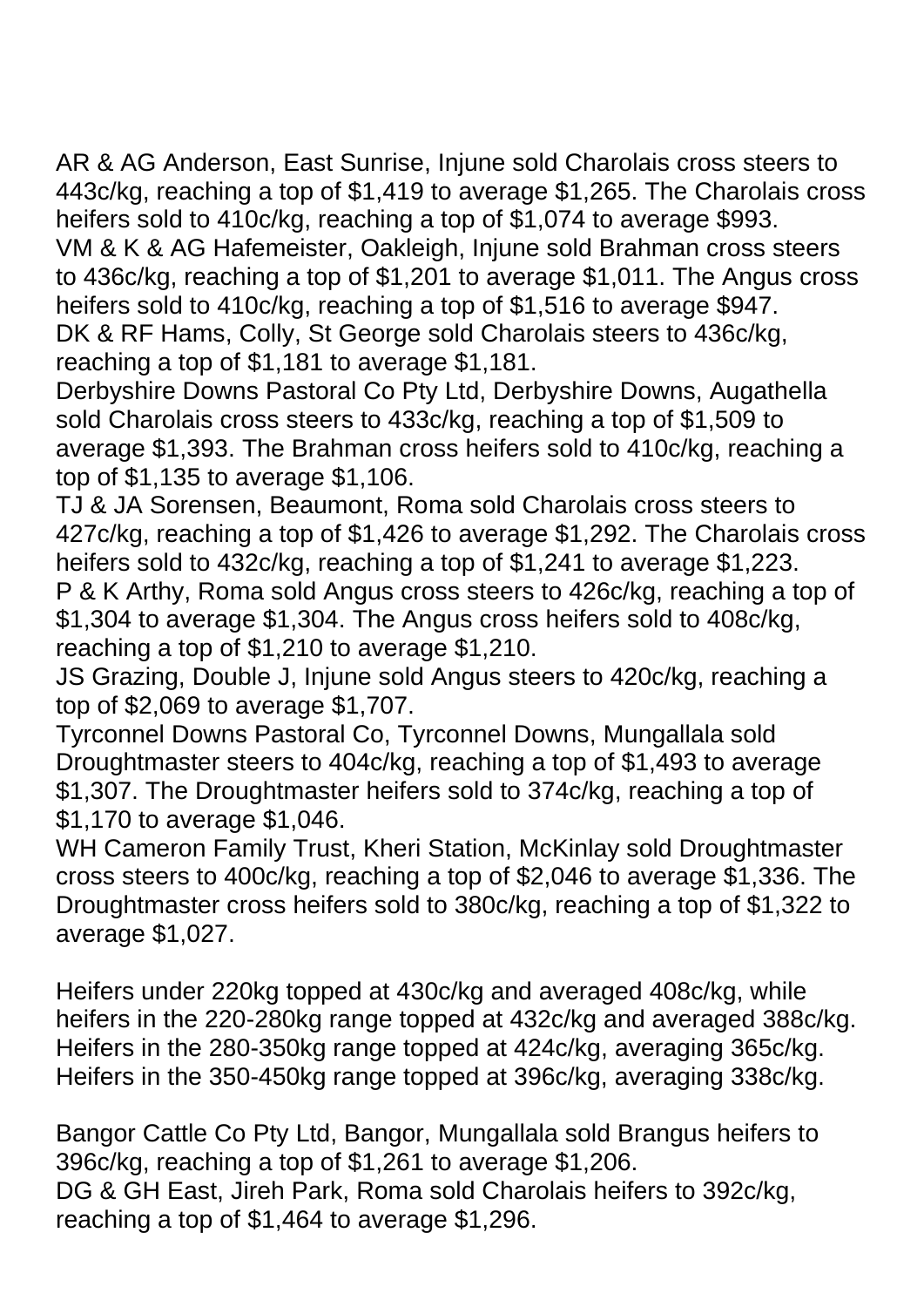Finsbury Park Pastoral Co, Finsbury Park, Roma sold Droughtmaster cross heifers to 382c/kg, reaching a top of \$1,372 to average \$1,310. BJ & BL Thornton, Mt Maria, Morven sold Santa cross heifers to 370c/kg, reaching a top of \$1,541 to average \$1,464.

M & Z Bonisch, Linga-Longa, Injune sold Brahman heifers to 342c/kg, reaching a top of \$1,729 to average \$1,623.

Dalmally Grazing Co, Dalmally, Roma sold Charolais cross heifers to 338c/kg, reaching a top of \$1,738 to average \$1,485. The Charolais cross cows sold to 290c/kg, reaching a top of \$1,782 to average \$1,642. Yarrod Vaughan, Roma sold Charolais heifers to 302c/kg, reaching a top of \$1,624 to average \$1,624.

Cows in the 300-400kg range reached 276c/kg and averaged 237c/kg, while cows in the 400kg-500kg range reached 316c/kg and averaged 263c/kg. Cows over 500kg topped at 296c/kg, averaging 280c/kg.

Brah-lim Cattle Co Pty Ltd, Boondoon, Charleville sold Charolais cross cows to 316c/kg, reaching a top of \$1,847 to average \$1,587.

## *Next week PJH sell 5thposition*